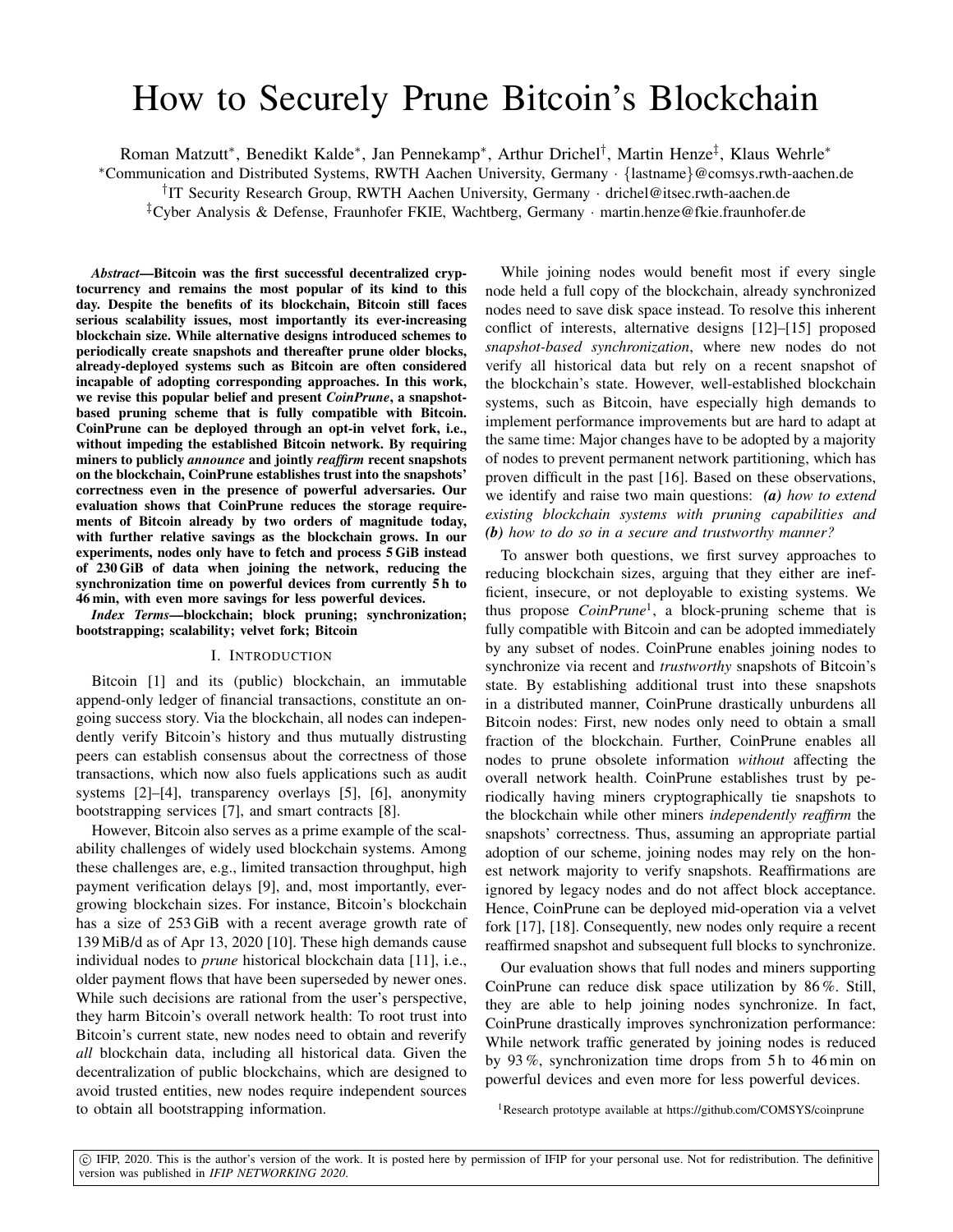## II. BITCOIN OVERVIEW

<span id="page-1-0"></span>We start off with a primer on Bitcoin before describing its transaction management, blockchain layout with implications on consensus updates, and its bootstrapping process.

Bitcoin Primer. Bitcoin's [\[1\]](#page-8-0) main contribution was its blockchain, a public and immutable append-only ledger of financial transactions to prevent the double-spending of coins within an untrusted peer-to-peer (P2P) network. Bitcoin establishes this ledger by bundling pending transactions in cryptographically interlinked, hard-to-create blocks. The blockchain is jointly maintained by a P2P network of *full nodes* that locally verify pending transactions and blocks, discarding any incorrect information. Special nodes, the *miners*, invest their computational power to create new blocks by solving a proof-of-work (PoW) puzzle in exchange for freshly minted bitcoins as a reward. Modifying blocks at a later point becomes increasingly hard as it requires recomputing all subsequent blocks to keep their chaining intact.

Transaction Management. Each transaction transfers previously received or minted bitcoins to one or more receivers via individual *transaction outputs*. To prevent doublespending, full nodes have to verify claimed coin ownership for all pending transactions. For efficiency reasons, all nodes keep track of the current *set of unspent transaction outputs (UTXO set)*. Thereby, nodes can discard pending transactions that attempt to spend non-existing or already spent bitcoins. Notably, by default, full nodes prune all spent transactions from their transaction index, i.e., if they do not contribute to the UTXO set anymore. Nevertheless, these nodes retain a full copy of historical blocks to help bootstrap new nodes.

Blockchain Layout and Consensus Updates. Each Bitcoin block consists of a header and a set of transactions attached to the block via a Merkle tree. The 80 B-long header consists of a version field, the hash value of the block's predecessor for chaining the blocks, the Merkle tree root to cryptographically tie the transactions to the block header, an approximate timestamp, as well as the miner's PoW. Given the distributed nature of Bitcoin, blockchain *forks*, i.e., situations in which the blockchain diverges into more than one potential path forward, can occur either accidentally or with intent. Accidental forks occur when multiple miners find valid blocks concurrently. These forks are resolved naturally since one branch is highly likely to grow faster (i.e., accumulate more PoW), causing all nodes to abandon other branches in favor of the fastestgrowing branch. Intentional forks are used to *update* existing consensus rules and are traditionally categorized as either *hard forks* or *soft forks* [\[18\]](#page-8-14). While hard forks introduce protocolbreaking changes to the consensus rules, e.g., altered block structures, soft forks aim to remain backward-compatible with clients following older consensus rules [\[18\]](#page-8-14). Both paradigms can incur *permanent* blockchain forks depending on whether the majority of nodes accepts or rejects the proposed changes. Contrarily, multiple works [\[17\]](#page-8-13), [\[18\]](#page-8-14) recently investigated *velvet forks*, which aim to allow for the *gradual introduction* of new features without creating permanent forks. This type of

fork augments upgraded blocks in a way that is still valid to legacy nodes, while updated nodes process them in accordance with the changed protocol.

Initial Synchronization. When a node first joins the Bitcoin network, it needs to obtain its individual view on Bitcoin's current state of consensus, i.e., the UTXO set resulting from the blockchain path containing most PoW. To keep this process fully decentralized and independent from trusted nodes, each node initially establishes eight outgoing connections to random established nodes, called *neighbors*, and downloads the complete blockchain from them. Due to the separation of headers and transactions, nodes first fetch the *headerchain*, i.e., chain of block headers, and simultaneously request full blocks, i.e., the corresponding transactions. While receiving the data, the joining node verifies its correctness by (a) verifying the blockchain's cryptographic links back to the hard-coded genesis block, (b) keeping track of the amount of performed PoW to remain on the currently valid blockchain, (c) validating transaction sets tied to each block, and (d) by checking the correctness of transactions and replaying them to obtain an up-to-date UTXO set. Even though this information is sufficient to process newly mined blocks, nodes keep a full copy of the blockchain by default.

# III. IMPACT OF GROWING BLOCKCHAIN SIZES

<span id="page-1-1"></span>By design, blockchains continuously grow in size and thus eventually reach prohibitive sizes. For instance, the most popular system, Bitcoin, suffers from a blockchain size of currently 253 GiB with a recent average growth rate of 139 MiB/d as of Apr 13, 2020 [\[10\]](#page-8-8). This worrying trend severely impacts the scalability of the overall network. In addition to increasing disk space requirements, which already today exclude devices such as smartphones from running a full Bitcoin node, we observe negative influences of bandwidth requirements, processing costs, and synchronization times of newly joining nodes.

Storage Requirements. To retain a decentralized consensus network, Bitcoin requires that enough independent nodes persistently maintain a full blockchain copy to help bootstrap joining nodes (cf. Section [II\)](#page-1-0). However, storing hundreds of Gigabytes of historical blockchain data is both irrational for individual node operators and prohibitive on storage-constrained devices. In consequence, such devices cannot act as full nodes, and users have to accept weakened security guarantees.

Bandwidth Requirements. During initial synchronization, each joining node must obtain a full blockchain copy. Current blockchain sizes already require good Internet connectivity for both the joining node and its serving nodes, potentially causing increased initial synchronization times for joining nodes. Furthermore, such requirements also put an additional burden onto existing nodes as serving new nodes consumes resources that could otherwise be used for other tasks, e.g., gossiping pending transactions or newly mined blocks.

Processing Costs. In addition to downloading the blockchain, joining nodes also need to verify the blockchain's integrity and locally replay every single transaction to build the UTXO set. This process consumes excessive amounts of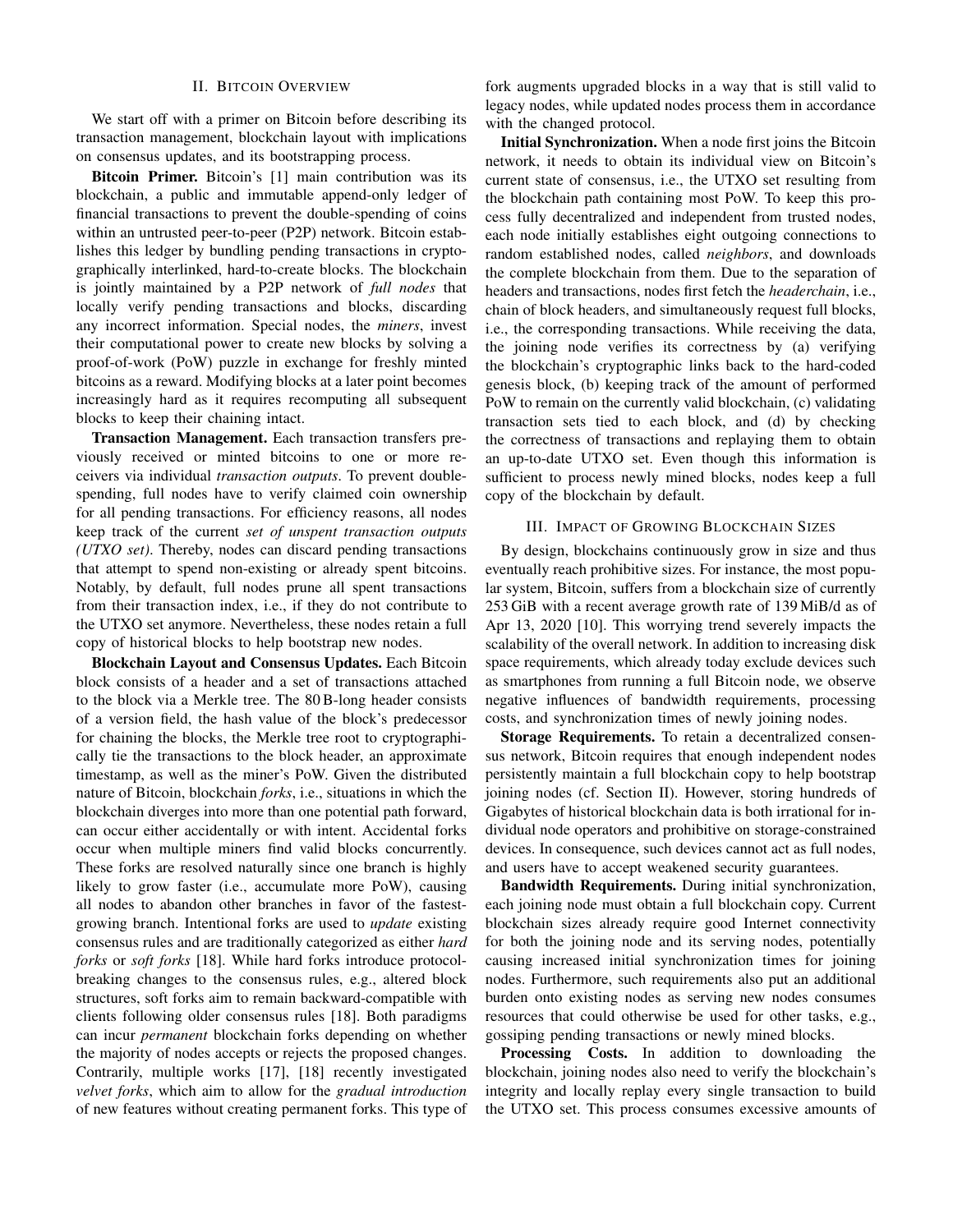computation power for joining nodes. Especially, the presence of large numbers of obsolete transactions that do not contribute to the UTXO set wastes valuable resources anymore.

Synchronization Time. The combination of high bandwidth requirements and high processing costs cause prolonged synchronization times. While benchmarks using powerful clients report about 5 h in 2018 [\[19\]](#page-8-15), literature already highlighted this issue in 2016 when four days were required to synchronize Amazon EC2 nodes [\[9\]](#page-8-7). Naturally, this problem aggravates over time as new blocks are added continuously.

In summary, the ever-growing blockchain heavily impedes the scalability of the overall system for both joining and existing nodes. Existing nodes are even punished for acting altruistically in the network by helping joining nodes synchronize. These problems are especially severe for popular systems such as Bitcoin. In the following, we survey to which extent (newly proposed) schemes attempt to tackle these issues.

# IV. THE CURRENT STATE OF BLOCKCHAIN PRUNING

Blockchains, especially public ones, have long suffered from their limited scalability. Consequentially, developers have tackled these scalability challenges from different perspectives. In this section, we survey current state-of-the-art measures deployed to existing systems as well as alternative blockchain designs that focus on reducing storage requirements and improving the bootstrapping. Other works that consider blockchain data management, but are not covered here explicitly, include analyses of blockchain data [\[32\]](#page-8-16)–[\[36\]](#page-8-17) and the UTXO set [\[37\]](#page-8-18), approaches to prevent illicit content from being engraved into the blockchain [\[38\]](#page-8-19)–[\[43\]](#page-8-20), sharding approaches [\[44\]](#page-8-21)–[\[46\]](#page-8-22), and lightweight payment schemes [\[47\]](#page-8-23), [\[48\]](#page-8-24).

### *A. Survey Criteria and Methodology*

We qualitatively assess the applicability and effectiveness of related approaches based on their (a) scalability improvements, (b) whether they maintain sufficient levels of security, (c) their impact on the overall network, (d) potential impact on blockchain queryability, (e) and their compatibility with already established public blockchain systems such as Bitcoin.

Regarding *scalability improvements*, we separately consider processing, traffic, and storage. Based on these improvements, we discuss the overall impact on synchronization times for joining nodes. We resort to a qualitative assessment of the presented approaches, as most works do not present performance benchmarks. We comment on the approaches' *security* by discussing whether or not these proposals actively weaken security guarantees of the base system. Furthermore, we discuss the *impact on the overall network* by considering the network health, i.e., the dependency on especially altruistic nodes, and the potential overhead the approaches may introduce for already synchronized nodes. Then, we assess how the proposed schemes may impact the *blockchain queryability*, e.g., the capability of querying historical transactions or augmented transactions such as Bitcoin's OP\_RETURN transactions. Finally, we survey their *compatibility* with already deployed blockchain systems. We summarize our results in Table [I.](#page-3-0)

# <span id="page-2-0"></span>*B. Measures Deployed in Existing Blockchain Systems*

The increased popularity of cryptocurrencies forced their developers to tackle rising scalability issues. In this section, we present measures taken either by users locally or by blockchain developers network-wide. Our discussion is based on the reference implementations (Bitcoin Core and Ethereum's geth, respectively) where appropriate. Overall, we identify approaches based on *trust delegation*, *skipping verification* steps, *improving data management* with the special case of *block pruning*, and *state-based synchronization*.

Trust Delegation. Users can delegate their trust into the blockchain's correctness to third parties if they cannot operate a full node, e.g., when using a constrained device for issuing transactions. Using *hot wallets* [\[20\]](#page-8-25), users essentially outsource all fund management to a trusted third party, enabling the service provider to issue transactions on their behalf. Similarly, *light nodes* [\[21\]](#page-8-26) outsource blockchain verification to other full nodes, but they manage their wallet locally using simplified payment verification (SPV) [\[1\]](#page-8-0). These approaches vastly improve the performance of clients, only put a negligible burden on the full nodes, and they are actively used. However, they only seize the resources of other nodes and do not contribute positively to the overall network. Contrarily, trustdelegating nodes heavily rely on a backbone network of full nodes for both trust and relevant information and prohibit local verifiability. The never deployed Ultimate Compression scheme [\[22\]](#page-8-27) aimed at bootstrapping light nodes with the current UTXO set but requires full nodes to store and transmit a searchable representation of the UTXO set in addition to its full blockchain copy, putting extra burden on the full nodes. Furthermore, this scheme requires an additional blockchain to establish trust in the transmitted UTXO set.

Improving Data Management. Increasing blockchain sizes necessitate optimized data management, either for looking up relevant information or for efficiently bootstrapping new nodes. To this end, Bitcoin Core has historically changed its *underlying database* system [\[23\]](#page-8-28) and the internal layout of its UTXO set [\[24\]](#page-8-29). Furthermore, full nodes *locally prune* irrelevant entries from their *transaction index* [\[23\]](#page-8-28). While the raw blockchain data is still persisted, historical information is not queryable anymore. Network-related optimizations mainly engulf a revised *header-first download* of the blockchain [\[25\]](#page-8-30). Verifying the headerchain is sufficient to ensure the blockchain's integrity. Since transactions can be decoupled from their block's headers (cf. Section [II\)](#page-1-0), nodes can now download and verify full blocks in parallel with only minor and local upgrading incompatibilities [\[25\]](#page-8-30). Nodes can further *limit their block-serving bandwidth* [\[49\]](#page-8-31), and they can relay *compact representations* of newly mined blocks, thereby avoiding transmitting known-but-pending transactions redundantly [\[50\]](#page-8-32). However, header-first download still requires to transfer and process all blockchain data during initial synchronization, only its distribution is more efficient.

Skipping Verification. Bitcoin's reference implementation started early on to avoid reverifying transactions from very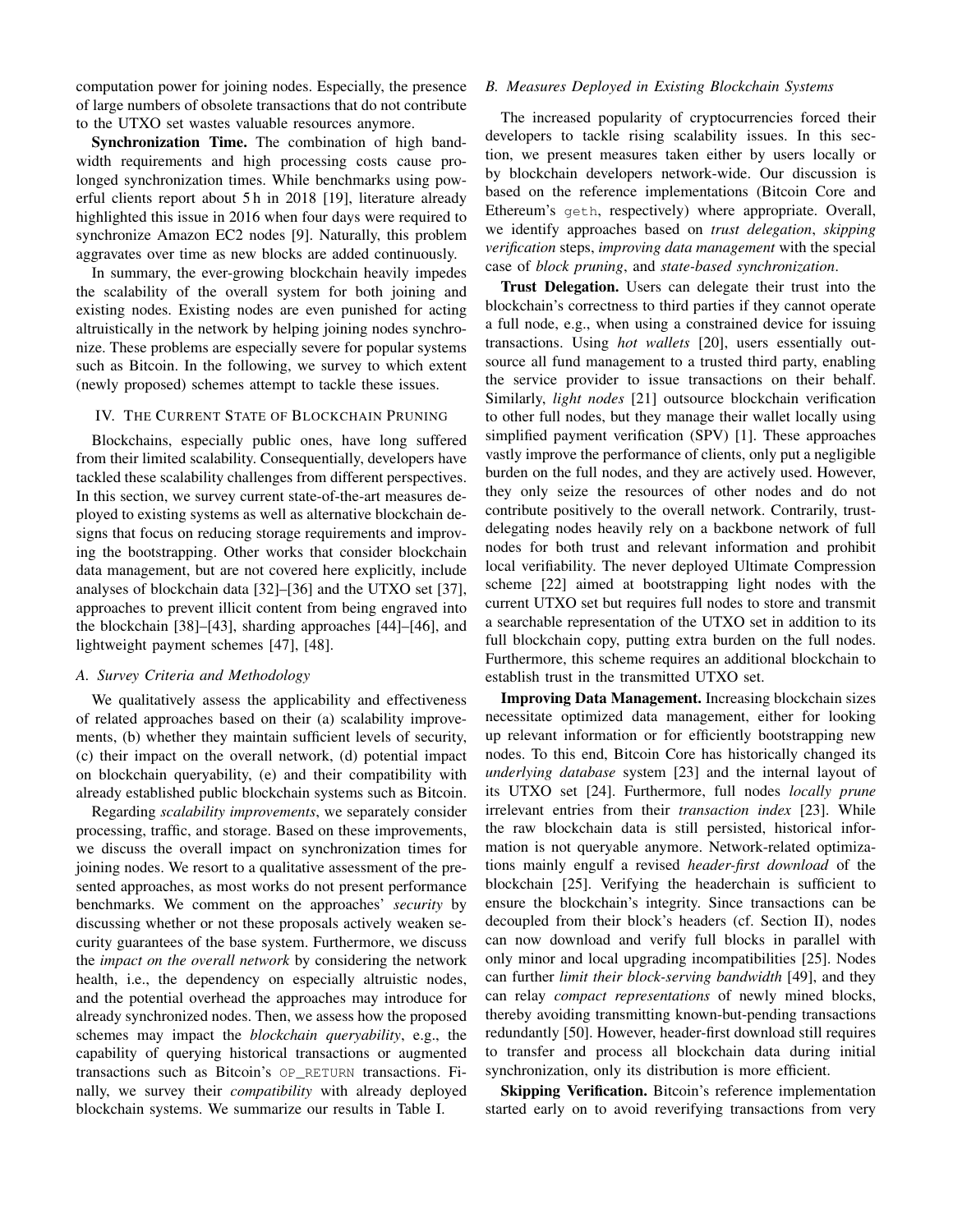<span id="page-3-0"></span>

|                                 | Name                           | Approach                | Reduce<br><b>Processing</b> | Reduce<br><b>Traffic</b> | Reduce<br><b>Storage</b> | Sync.<br>Time          | <b>Maintain</b><br><b>Security</b> | <b>Network</b><br>Health | <b>Server</b><br><b>Burden</b> | Comple-<br>teness | Compat-<br>ibility |
|---------------------------------|--------------------------------|-------------------------|-----------------------------|--------------------------|--------------------------|------------------------|------------------------------------|--------------------------|--------------------------------|-------------------|--------------------|
| Solutions<br>₹<br>Deploye       | Hot Wallets [20]               | <b>Trust Delegation</b> | $\bigcirc$<br>/ ●           | $\bigcirc$ / $\bullet$   | $\bigcirc$<br>$\bullet$  | $\bigcirc$ / $\bullet$ |                                    |                          |                                |                   |                    |
|                                 | Light Nodes [21]               | <b>Trust Delegation</b> | $\bigcirc$ / $\bullet$      | $\bigcirc$ / $\bullet$   | $\bigcirc$<br>$\bullet$  | ∩ / ●                  |                                    |                          |                                |                   |                    |
|                                 | "Ultimate Compression" [22]    | <b>Trust Delegation</b> | $\bigcirc$ / $\bullet$      | $\bigcirc$ / $\bullet$   | $\circ$ / $\bullet$      | ் / ∎                  |                                    |                          |                                |                   |                    |
|                                 | DB Improvements [23], [24]     | Data Management         | ◐                           | C                        |                          |                        |                                    |                          |                                |                   |                    |
|                                 | Index Pruning [23]             | Data Management         |                             |                          |                          |                        |                                    |                          |                                |                   |                    |
|                                 | Headers-first Download [25]    | Data Management         |                             |                          |                          |                        |                                    |                          |                                |                   |                    |
|                                 | Assume-valid Blocks [26], [27] | Skip Verification       |                             |                          |                          |                        |                                    |                          |                                |                   |                    |
|                                 | Block Pruning [11]             | Simple Block Pruning    |                             |                          |                          |                        |                                    |                          |                                |                   |                    |
|                                 | Ethereum Fast Sync [28]        | State-based Sync.       |                             | O                        |                          |                        |                                    |                          |                                |                   |                    |
| Ť<br>⋧<br>$_{\rm{e1ated}}$<br>∝ | Selective Pruning [29]         | Simple Block pruning    | $\bullet$                   | $\bullet$                |                          |                        |                                    |                          |                                |                   |                    |
|                                 | Rollerchain [14]               | State-based Sync.       |                             |                          |                          |                        |                                    |                          |                                |                   |                    |
|                                 | Marsalek et al. [30]           | State-based Sync.       | $\bigcirc$ / $\bullet$      | $\bigcirc$ / $\bullet$   | $\bigcirc$<br>$\bullet$  |                        |                                    |                          |                                |                   |                    |
|                                 | Mini Blockchain Scheme [12]    | Balance-based Sync.     |                             |                          |                          |                        |                                    |                          |                                |                   |                    |
|                                 | Mimblewimble [13]              | Balance-based Sync.     |                             |                          |                          |                        |                                    |                          |                                |                   |                    |
|                                 | Pascal [15]                    | Balance-based Sync.     |                             |                          |                          |                        |                                    |                          |                                |                   |                    |
|                                 | Vault [31]                     | Balance-based Sync.     |                             |                          |                          |                        |                                    |                          |                                | ◐                 |                    |
|                                 | CoinPrune (our approach)       | State-based Sync.       |                             |                          |                          |                        |                                    |                          | ◐                              | $\bullet$         |                    |

TABLE I QUALITATIVE COMPARISON OF APPROACHES IMPROVING STORAGE REQUIREMENTS AND INITIAL SYNCHRONIZATION

old blocks. Using hard-coded *checkpoint blocks* at first [\[26\]](#page-8-33), Bitcoin has recently shifted to use configurable *assumed-valid blocks* [\[27\]](#page-8-34). The reasoning here is that invalid transactions would have been rejected by the network earlier, and thus older transactions with many confirmations are believed to be correct. By skipping assumed-valid blocks, joining nodes can avoid the costly signature verification of large portions of the blockchain at negligible security risks. However, joining nodes still download the complete blockchain to replay all historical transactions to create an up-to-date UTXO set.

Simple Block Pruning. To counter increasing storage requirements, Bitcoin users have the option to completely *prune raw blockchain data* [\[11\]](#page-8-9) after a *full* initial synchronization. This step allows nodes to forget all historical blockchain data at the cost of its queryability. In contrast to local index pruning, block pruning is detrimental to the network health as blockpruning nodes are incapable of bootstrapping new nodes.

State-based Synchronization. While Bitcoin focuses on financial transactions, other cryptocurrencies, such as Ethereum [\[8\]](#page-8-6), are also capable of executing smart contracts. Naturally, those cryptocurrencies have more complex state layouts as the full nodes need to keep track of every smart contract's state. Consequentially, Ethereum uses *Fast Sync* [\[28\]](#page-8-35), which enables joining nodes to download a recent state and thereby avoids replaying all historical information. However, Ethereum still values the queryability of historical data, and thus joining nodes also download and persist all blocks, but do not have to process them during initial synchronization. In contrast to Bitcoin's proposal for Ultimate Compression, Fast Sync remains secure since Ethereum, by default, cryptographically ties its current state to each block [\[8\]](#page-8-6). Thus, nodes can verify the correctness of their obtained state directly via Ethereum's blockchain. Since other cryptocurrencies lack these header fields, Fast Sync is not immediately portable.

Takeaway. Developers have tackled the scalability issues of blockchain systems from different perspectives. However, all approaches have either limited efficiency, questionable security properties, are detrimental to network health, or are not portable to a variety of already deployed systems.

/ *: Distinction Full Nodes / Light Nodes* ∗*: Dependent on honest majority among adopters (cf. Section [VIII\)](#page-6-0)*

#### <span id="page-3-1"></span>*C. Proposed Block-Pruning Schemes*

The insufficiency of post-deployment pruning schemes inspired various *alternative blockchain designs*, promising better scalability than established systems. We identify alternative designs that refine mere block-pruning schemes as well as designs proposing state-based or balance-based synchronization.

Simple Block Pruning. Palm et al. [\[29\]](#page-8-36) present a distributed block-pruning scheme for established nodes in permissioned blockchains, i.e., blockchains jointly maintained by a fixed set of mutually known parties. A dedicated initiator defines a pruning algorithm that must be executed by all nodes to identify and prune now-irrelevant transactions in a way that all relevant data is still retrievable from other nodes. However, this approach focuses on permissioned blockchains and requires a dedicated initiator. Hence, the approach is inapplicable to public settings, which are open to unknown or unauthenticated parties, both for security and compatibility reasons.

State-based Synchronization. Similarly to Ethereum Fast Sync and inheriting its advantages and disadvantages, Rollerchain [\[14\]](#page-8-37) proposes state-based initial synchronization. However, Rollerchain values performance over complete queryability, thereby significantly decreasing bootstrapping overhead as old information does not need to be transmitted and stored. Similarly, Marsalek et al. [\[30\]](#page-8-38) propose a state-based synchronization based on Bitcoin but abandon compatibility by rejecting blocks that have invalid states attached.

Balance-based Synchronization. A special class of statebased block-pruning schemes simplifies the structure of what constitutes a state to allow for more efficient representations and updates [\[12\]](#page-8-10), [\[13\]](#page-8-39), [\[15\]](#page-8-11), [\[31\]](#page-8-40). Typically, these schemes only keep track of existing accounts and their balances. The Mini-Blockchain scheme [\[12\]](#page-8-10) replaces Bitcoin's UTXO set with an account tree that is cryptographically tied to each mined block. Joining nodes obtain the headerchain and a recent account tree to synchronize, before fully processing a tail of full blocks to preserve PoW-based security. However, such a scheme expects established nodes to compute slices of the recent account tree on demand, without commenting on the availability of all required data to rewind the account tree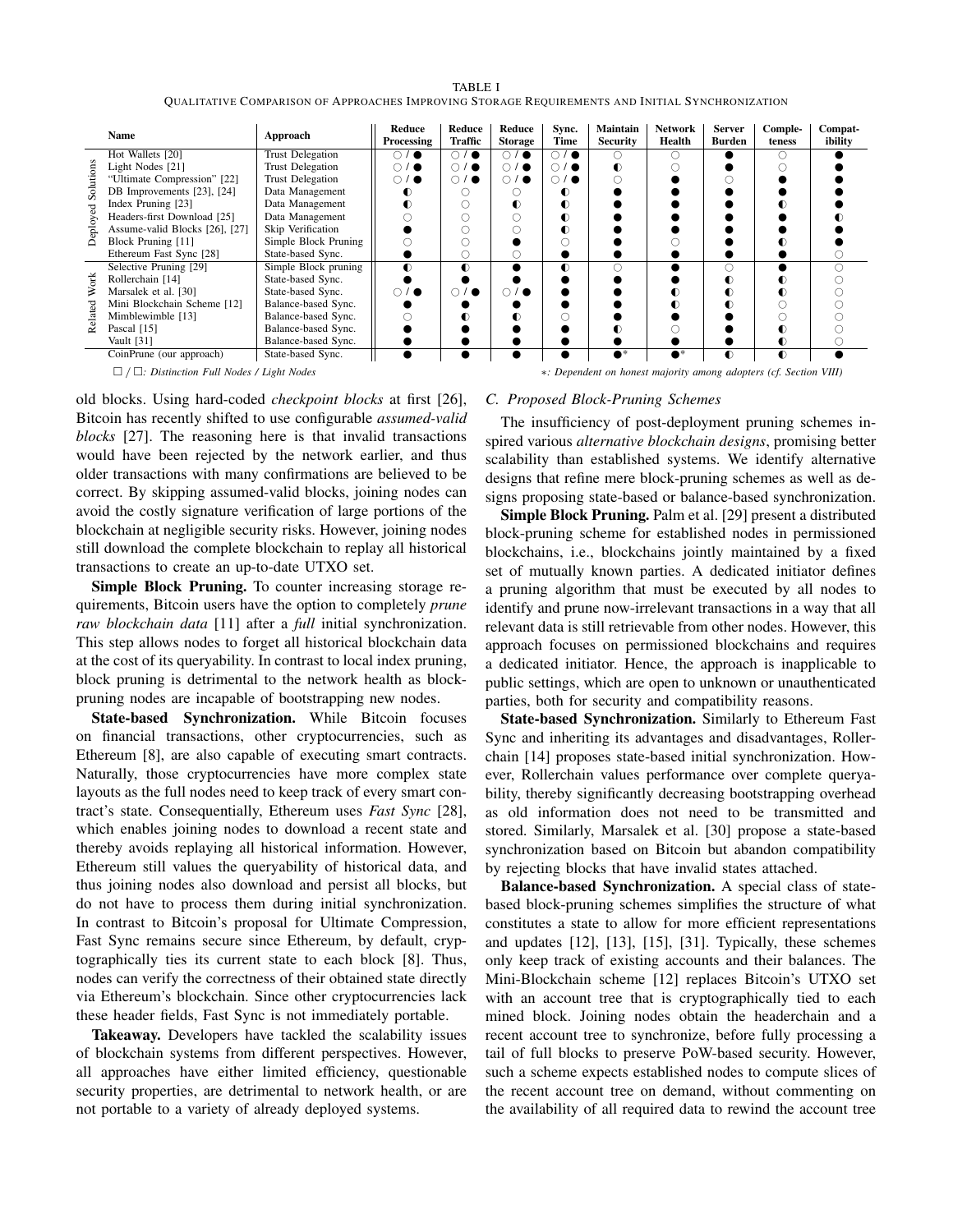accordingly within the network. Mimblewimble [\[13\]](#page-8-39) follows a similar approach, but emphasizes confidential transactions at the cost of synchronization performance as joining nodes have to obtain and verify rangeproofs for unspent funds [\[13\]](#page-8-39). Through their balance-based approach, both schemes limit the expressiveness of transactions. To overcome this limitation, Pascal [\[15\]](#page-8-11) defines SafeBoxes as a replacement for mere account trees. SafeBoxes permit the generation of a limited number of accounts per block and are designed to enable upper-layer applications, but the limited availability of account spots is conceptually detrimental to network health. Finally, Vault [\[31\]](#page-8-40) builds on Algorand [\[51\]](#page-8-41) to enable the distribution of fragments of recent states across the network to reduce the per-node storage requirements. Therefore, Vault is inapplicable as an aid for existing, simpler cryptocurrencies.

Takeaway. Alternative blockchain designs have shown that incorporating cryptographic ties to recent state objects are a promising means to establish trust in state-based blockchain synchronization processes. However, extending existing systems with such capabilities immediately results in hard forks, which are difficult to deploy and thus highly debated [\[16\]](#page-8-12).

# V. REQUIREMENTS FOR SECURE BLOCK PRUNING

Blockchain systems require that sufficiently many nodes maintain a *full local copy* of the blockchain (cf. Section [II\)](#page-1-0). While this initial design becomes massively burdening for these nodes as well as joining nodes, multiple approaches to fully pruning historical data have been proposed (cf. Section [IV-C\)](#page-3-1). However, none of these approaches can be adapted to directly provide similar optimizations for established systems (e.g., Bitcoin) without provoking major incompatibilities. To realize *fully compatible* extensions for the network-wide pruning of obsolete information in existing cryptocurrencies, while *maintaining already established security levels*, we identify the following requirements and design goals:

<span id="page-4-0"></span>([G1\)](#page-4-0) Scalability. To be effective, pruning schemes must provide improvements for *all* metrics discussed in Section [III,](#page-1-1) i.e., storage and bandwidth demands for joining and blockserving nodes, processing costs, and synchronization time.

<span id="page-4-1"></span>([G2\)](#page-4-1) Correctness. Starting from the initial genesis block, each joining node must obtain the same internal state, with or without the block-pruning scheme enabled, to ensure that the network's consensus about accepted transactions is kept intact. In particular, the node must learn about all accepted, non-obsolete events, and it must not accept any false events.

<span id="page-4-2"></span>([G3\)](#page-4-2) Verifiability. As security is a top priority, our pruning scheme must keep joining nodes able to verify the correctness of the synchronization process even in the presence of adversaries. Here, we require that the block-pruning scheme does not reduce the security of the overall blockchain system.

<span id="page-4-3"></span>([G4\)](#page-4-3) Compatibility. Popular and long-living blockchain systems are especially affected by scalability limitations. Instead of proposing new systems (cf. Section [IV-C\)](#page-3-1), all changes should be applicable to existing blockchains, especially Bitcoin, even during operation. Preferably, the scheme is opt-in, e.g., as achieved via velvet forks (cf. Section [II\)](#page-1-0).



<span id="page-4-4"></span>Fig. 1. High-level design overview of CoinPrune. Instead of downloading and verifying all blockchain data, joining nodes obtain a recent snapshot in a trustworthy manner due to its on-chain reaffirmations by multiple miners.

### VI. COINPRUNE DESIGN

To address the challenges resulting from the ever-increasing size of existing blockchains, we present *CoinPrune*, our secure, state-based block-pruning scheme that is gradually deployable without protocol-breaking changes, e.g., to Bitcoin. After giving an overview of CoinPrune, we first present how nodes using our scheme coordinate via Bitcoin's blockchain and then present how joining nodes can bootstrap.

## *A. CoinPrune Overview*

CoinPrune is designed to transfer scalability improvements of novel blockchain designs (cf. Section [IV-C\)](#page-3-1) to Bitcoin while keeping compatibility a priority. We now describe how *Coin-Prune nodes*, i.e., Bitcoin nodes additionally supporting Coin-Prune, jointly maintain recent snapshots on the blockchain, explain how new nodes can bootstrap securely using those snapshots, and outline benefits for the whole network.

Snapshot Maintenance. CoinPrune nodes periodically create *snapshots* of their current UTXO set. These snapshots are served to joining nodes instead of the entirety of historical blockchain data for reduced storage, bandwidth, and processing requirements ([G1\)](#page-4-0). They are tied to the current *block height*, i.e., the position of the most recent block in the blockchain, and contain a well-ordered UTXO set for synchronization ([G2\)](#page-4-1) and verification ([G3\)](#page-4-2) purposes, respectively. To prevent malicious nodes from distributing incorrect snapshots, e.g., in an attempt to multiply their unspent funds, CoinPrune requires snapshots to be *publicly announced* to the blockchain by referencing a cryptographic *identifier* of each snapshot on-chain. CoinPrune-supporting miners place these announcements in their blocks' *coinbase transactions*, which miners issue to mint new coins. By utilizing an existing field in coinbase transactions, which may contain 100 B of arbitrary data, we keep CoinPrune Bitcoin-compatible ([G4\)](#page-4-3). Other CoinPrune miners independently do the same, which causes nodes deriving snapshots from the same UTXO set to *mutually reaffirm* that snapshot's validity. This approach creates positive-only feedback, i.e., wrong snapshots are not rejected but tolerated and outpaced by valid reaffirmations given an honest majority of CoinPrune miners.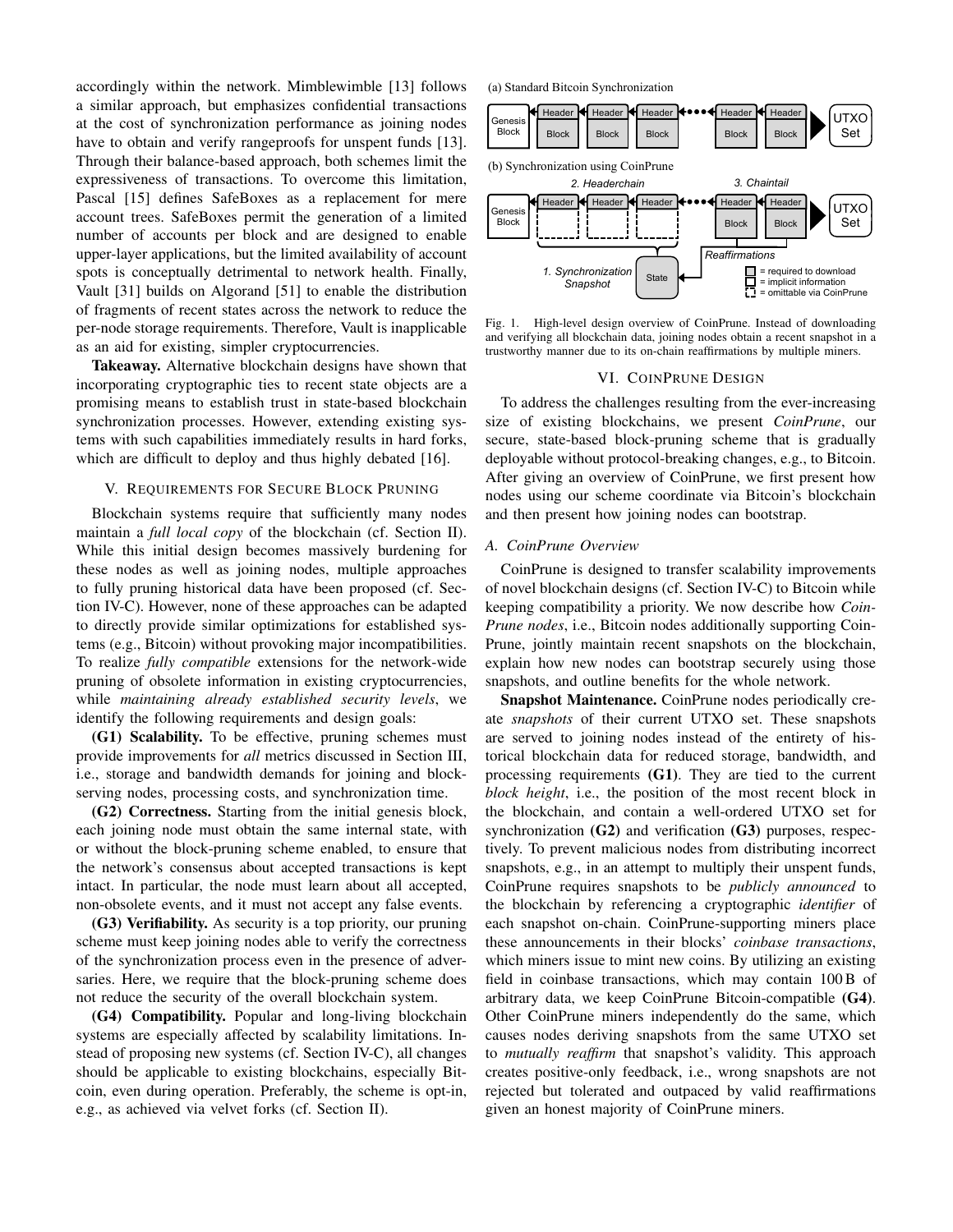Bootstrapping Nodes. Instead of downloading all historical blockchain data, a joining node can securely bootstrap in three steps, as shown in Figure [1:](#page-4-4) First, the node obtains a *recent snapshot* either from its neighbors or through a snapshot-offering third party. If opting for P2P-based snapshot acquisition, the node downloads the snapshot that advocated by most neighbors, given an absolute majority for one snapshot. Second, the node downloads the *headerchain*, i.e., the interconnected and lightweight block headers, to learn about the blockchain branch with the most PoW in it. Third, the node downloads the *chaintail*, i.e., the full blocks starting from the snapshot's block height. Via the chaintail, the joining node can (a) catch up with recent transactions, and (b) inspect the full blocks for snapshot reaffirmations. If the joining node observes sufficiently many reaffirmations of the snapshot, it accepts the snapshot and concludes initial synchronization. Otherwise, the node starts over by discarding the insecure snapshot and reconnecting to a new set of neighbors.

Global Block Pruning. Since joining nodes can securely bootstrap from the headerchain, the snapshot, and the chaintail, *all* CoinPrune nodes may now *safely prune historical blocks* prior to the snapshot. As new snapshots are reaffirmed periodically, nodes may also prune aging snapshots as well without hurting the network health. Single *archival nodes* may still keep a full blockchain copy to retain full and reliable queryability of historical data.

## *B. Adapted Data Management*

To understand CoinPrune in detail, we discuss the layout of its snapshots and the required changes to nodes' local data management stemming from the pruning of historical blocks.

Snapshot Creation. Each snapshot corresponds to a specific block height, meaning that it represents a serialization of the UTXO set obtained from processing all blocks up to and including that height. A CoinPrune snapshot consists of a simple header and multiple chunks of serialized UTXOs, and it is referenced on-chain by a cryptographic identifier. The header holds the snapshot's corresponding block height, that block's identifier, and the number of chunks in the snapshot. The identifier is a special hash value created over the snapshot's header and chunks to uniquely represent the snapshot in a succinct manner. First, the header and each chunk are hashed individually using Bitcoin's HASH256 function (SHA256 applied twice). Then, the snapshot identifier is the hash value of the concatenation of these hash values. Using this simple snapshot serialization, joining nodes are immediately aware of all available chunks and can independently request individual chunks from different neighbors in parallel. Further, we limit chunk sizes to 1 MB akin to Bitcoin's maximum block size.

Persisted Information. By shifting to snapshot-based synchronization, nodes may now prune historical full blocks. However, the nodes must remain capable of serving the full headerchain to joining nodes. Before pruning blocks, these nodes thus need to persist some information currently held by Bitcoin's block index. These are block identifiers, headers, block heights, the amount of PoW, the number of transactions,



<span id="page-5-0"></span>Fig. 2. Our pulse-based coordination triggers the creation of new snapshots. Any invalid or delayed reaffirmations are ignored.

and the block's timestamp. Persisting this data, a recent snapshot, and the chaintail of not-yet-prunable full blocks is now sufficient to securely bootstrap joining nodes.

## *C. Coordination of CoinPrune Nodes*

CoinPrune relies on an honest majority of snapshot-serving nodes to mutually reaffirm recent snapshots' correctness to provide a trust anchor for joining nodes. To this end, these established nodes must agree on when to create snapshots and how to publish reaffirmations. As shown in Figure [2,](#page-5-0) CoinPrune uses  $pulse \ blocks \ p_i$  issued in constant intervals  $\Delta_P$ , e.g., every 10 000 blocks, and synchronize the snapshot creation and reaffirmation activities among CoinPrune nodes. Through  $\Delta_P$ , CoinPrune can tune the frequency of snapshot creation and thereby adjust processing and storage overheads for CoinPrune nodes. Nodes create a new snapshot whenever a pulse block has been mined. They base the snapshot on the pulse block's corresponding UTXO set. Subsequently, all CoinPrune miners reaffirm the new snapshot in blocks they mine until the shorter *reaffirmation window*  $\Delta_R$  expires. To reaffirm a snapshot, the miners add the snapshot's identifier to their blocks' coinbase fields. While not all Bitcoin blocks mined during  $\Delta_R$  must contain a reaffirmation and individual blocks may reaffirm invalid snapshots, an honest majority among CoinPrune miners ensures that the valid, new snapshot will accumulate reaffirmations the fastest. Nodes *accept* the snapshot with the most reaffirmations if that snapshot was reaffirmed at least k times during  $\Delta_R$ . This acceptance threshold  $k$  protects nodes from accepting snapshots reaffirmed by individual adversaries with low mining power in times of low overall CoinPrune participation. Consequently, all nodes can safely ignore any reaffirmations that are outpaced by reaffirmations of another snapshot or that lie outside of  $\Delta_R$ . If no snapshot reaches k reaffirmations during  $\Delta_R$ , this pulse is invalid, and pruning is delayed until the next pulse starts.

#### *D. Bootstrapping New Nodes*

The reaffirmations periodically published on Bitcoin's blockchain allow joining nodes to bootstrap as follows. First, the node obtains a recent snapshot. The node can either acquire a recent snapshot through external means, e.g., mirror servers, or ask its neighbors for the most recent snapshots they are aware of using off-chain P2P requests. Second, the joining node downloads and verifies the headerchain from its neighbors to learn about the blockchain branch with the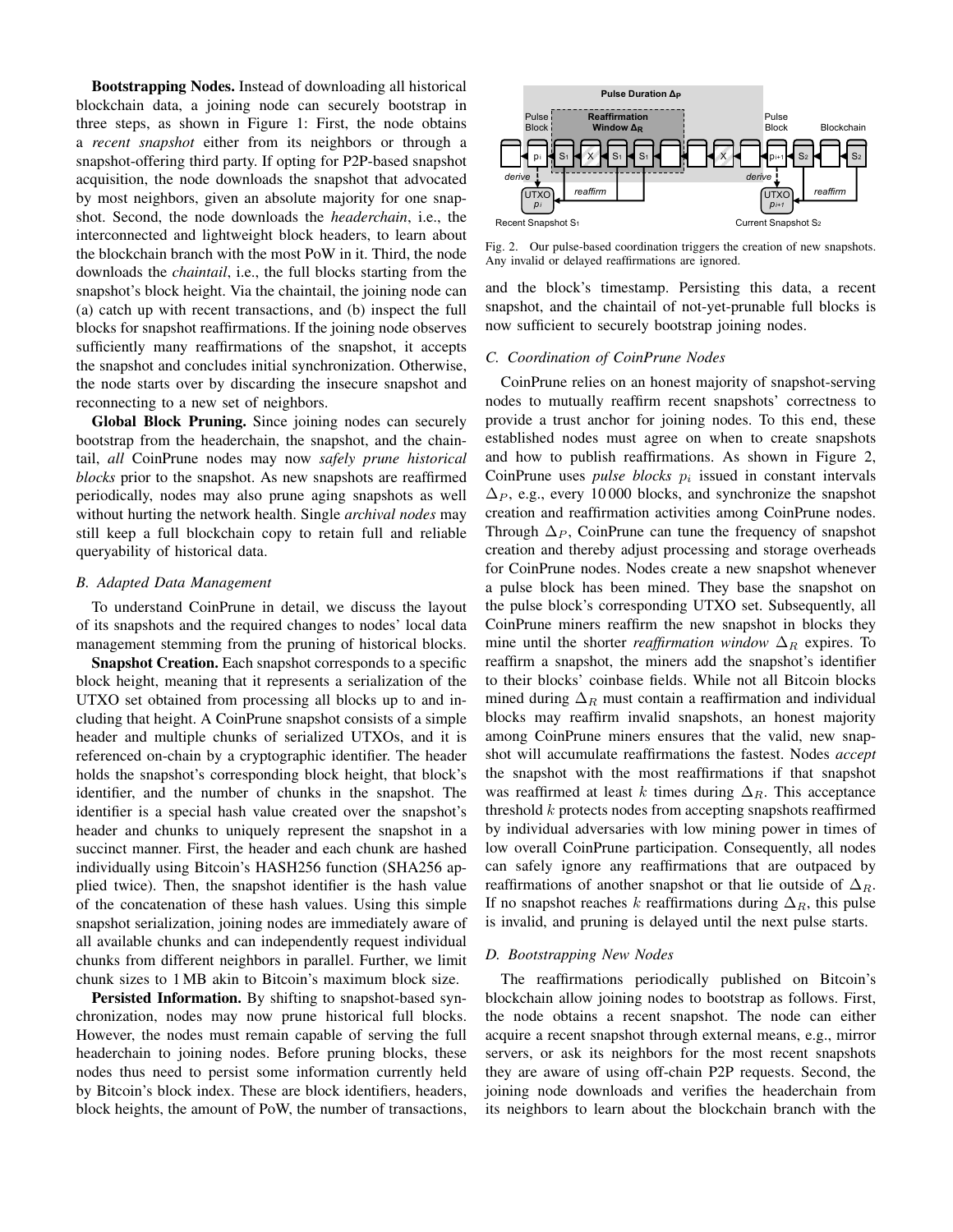most PoW in it, as is already done by Bitcoin [\[25\]](#page-8-30). Third, instead of downloading and processing all historical data, the joining node applies the previously obtained snapshot in good faith to initially fill its UTXO set. Finally, the joining node fetches and processes the *chaintail*, i.e., the remaining full blocks succeeding the snapshot's block height, to finalize synchronizing its UTXO set. During this full synchronization phase, the joining node additionally inspects the chaintail's coinbase transactions for reaffirmations of its applied snapshot. If the node learns that its snapshot was the most-reaffirmed one during  $\Delta_R$  and was reaffirmed at least k times, it accepts the snapshot, which concludes the bootstrapping step. Otherwise, the joining node aborts and obtains a different snapshot from another source, e.g., by connecting to a new set of neighbors.

## VII. SEAMLESS INTEGRATION INTO BITCOIN

CoinPrune's main feature is its immediate applicability to Bitcoin ([G4\)](#page-4-3). In this section, we present our means to achieve *gradual opt-in deployability* to Bitcoin via a velvet fork, assuming that a sufficient share of honest miners makes a rational choice to support CoinPrune, e.g., to preserve storage.

On-Chain Data. Although snapshot reaffirmations must be publicly announced on Bitcoin's blockchain, CoinPrune's utilization of only a block's coinbase field prevents any protocolbreaking changes. Full nodes that are unaware of CoinPrune will ignore any snapshot reaffirmation, and CoinPrune nodes will never reject blocks containing incorrect reaffirmations. Instead, they will try to outpace incorrect reaffirmations with legitimate ones. Hence, our scheme fulfills the requirements for a gradually deployable velvet fork [\[17\]](#page-8-13), [\[18\]](#page-8-14). To prevent CoinPrune nodes from confusing snapshot reaffirmations with other coinbase data, we propose to encapsulate the reaffirmation accordingly, e.g., using a unique prefix and separators such as CoinPrune/[snapshot\_id]/.

Peer-to-Peer Protocol. Even though CoinPrune allows for external snapshot sources, most joining nodes will likely rely on Bitcoin's network to obtain their initial snapshot. To enable this Bitcoin-intrinsic snapshot acquisition, we extend Bitcoin's P2P protocol [\[52\]](#page-8-42) with an additional GETSTATE message type sent by CoinPrune nodes. Joining nodes send a GETSTATE message to each neighbor to learn about available recent snapshots. Each neighbor responds with an inventory (INV) message) that contains the hash values of the snapshot header and the chunks of their most recent available and successfully reaffirmed snapshot as STATE objects. The joining node uses these INV messages to determine which snapshot to obtain and to derive that snapshot's identifier. Then, the node continues to request individual chunks of the most-advertised snapshot from its neighbors using sequences of GETDATA messages. Finally, the node applies the state once all chunks are available. For increased compatibility, we restrict chunk sizes to 1 MB, i.e., Bitcoin's maximum block size, and we introduce a new service flag for Bitcoin's VERSION handshake to avoid sending unknown messages to CoinPrune-unaware nodes.

Takeaway. Bitcoin nodes can adopt CoinPrune immediately without creating forks or causing issues on the P2P layer.

# VIII. SECURITY DISCUSSION

<span id="page-6-0"></span>We argue that CoinPrune bootstraps nodes correctly ([G2\)](#page-4-1) based on verifiable snapshots ([G3\)](#page-4-2) as (a) our on-chain reaffirmations reliably reference snapshots from arbitrary sources, that (b) positive-only feedback from an honest majority of CoinPrune miners establishes trust in snapshots, and that (c) CoinPrune is not prone to additional P2P-layer attacks.

Verifying Snapshot Validity. Joining nodes must be able to verify the benignity of a snapshot reliably based on our on-chain reaffirmations. To achieve this, CoinPrune derives snapshot identifiers from a cryptographic hash function in a layered manner. Each snapshot chunk is hashed individually. Hence, full nodes cannot alter individual chunks during initial synchronization without having the joining node notice the manipulation. Furthermore, the snapshot identifier covers the snapshot's meta information as well as all chunks' hash values. Hence, joining nodes can verify that they obtain exactly the required snapshot chunks, and they know precisely to which block height the snapshot corresponds. Consequently, no adversary can trick a joining node into accepting an altered snapshot, nor can they create inconsistencies as to how to apply the snapshot (e.g., to reintroduce obsolete UTXOs).

Reliability of Reaffirmations. Even though joining nodes can reliably associate their obtained snapshots with on-chain reaffirmations, our scheme deliberately tolerates the presence of reaffirmations to invalid snapshots to maximize CoinPrune's compatibility with Bitcoin. Consequentially, we need to prevent joining nodes from accepting invalid snapshots as sufficiently reaffirmed. CoinPrune achieves this in a similar manner as Bitcoin keeps its blockchain secure. Assuming an honest majority among CoinPrune-supporting miners, snapshots that are derived correctly from pulse blocks will eventually accumulate reaffirmations faster than other snapshots. Hence, joining nodes should not rely on snapshots with only fewer than  $k$  on-chain reaffirmations. We note that low adoption of CoinPrune could give slow-but-steady malicious miners a relative advantage. However, by introducing the reaffirmation window  $\Delta_R$ , adversaries with low relative mining power within the Bitcoin network are highly unlikely to successfully reaffirm an invalid snapshot in time even if they temporarily constitute a dishonest majority among CoinPrune nodes. Finally, a trusted third party can temporarily aid this transition phase by releasing signed snapshot identifiers redundantly to on-chain reaffirmations.

P2P Attacks. CoinPrune integrates well with Bitcoin's P2P protocol and only adds GETSTATE messages and STATE inventories. Hence, considerations regarding Bitcoin's resilience against DoS attacks or Eclipse attacks [\[53\]](#page-8-43) directly transfer to CoinPrune. Furthermore, adversaries cannot partially manipulate or completely replace valid snapshots, as discussed above. If joining nodes thus observe an attempted attack, they can abort bootstrapping and connect to a new set of neighbors.

Takeaway. CoinPrune enables joining nodes to obtain snapshots from any source and to still rely on its on-chain reaffirmations to synchronize correctly with the Bitcoin network.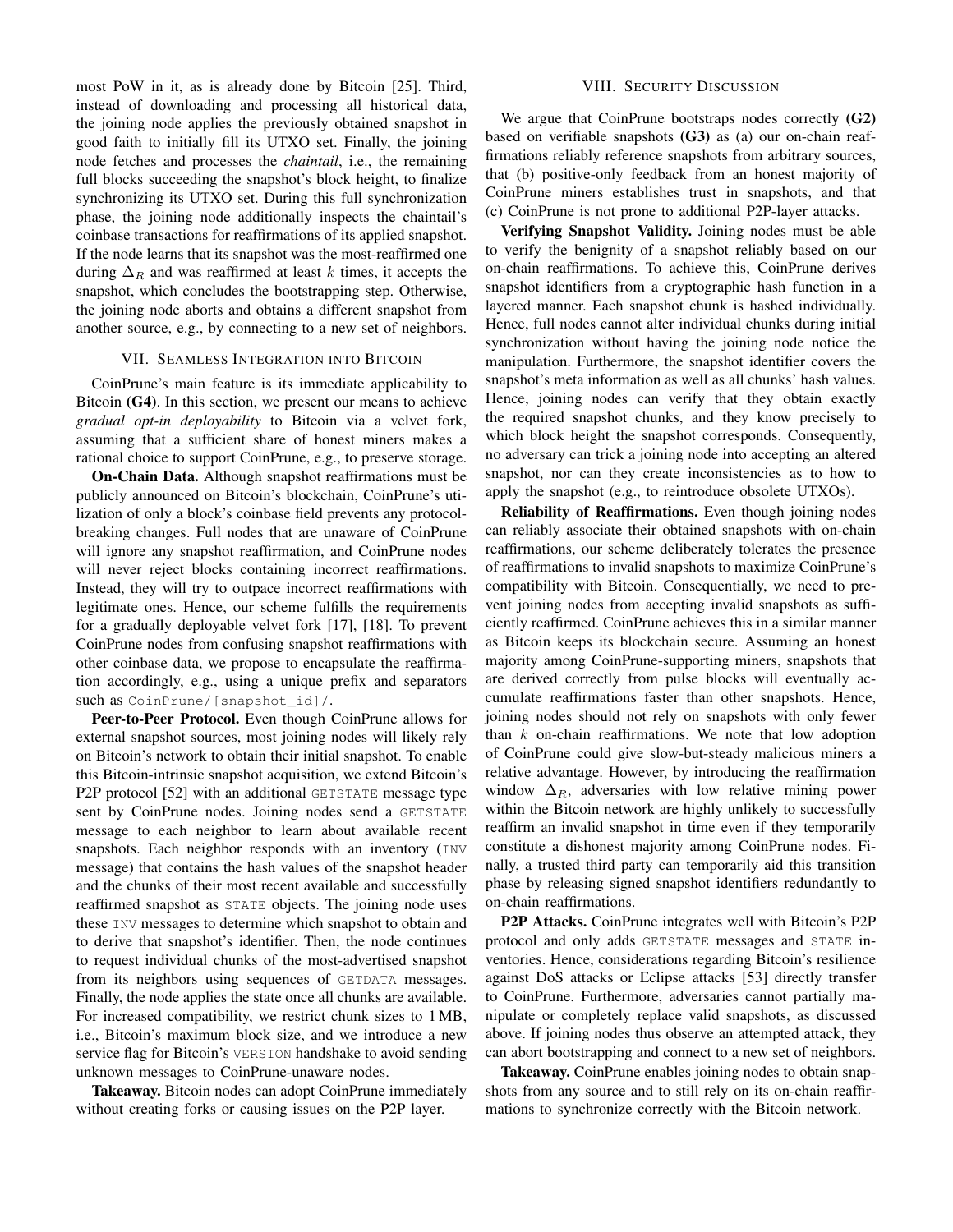

Fig. 3. Currently, our scheme already reduces storage requirements by two orders of magnitude.



<span id="page-7-1"></span>Fig. 4. CoinPrune allows bootstrapping with vastly reduced amounts of traffic, unburdening all nodes.

0100k 200k  $300k$  $400k$ 500k 600k Block Height 0 1 Sync. Time [h]

<span id="page-7-2"></span>Fig. 5. Our scheme reduces initial synchronization times, yet the snapshot size impacts performance.

# <span id="page-7-0"></span>IX. PERFORMANCE EVALUATION

We now demonstrate that CoinPrune enables massive performance savings for Bitcoin nodes ([G1\)](#page-4-0). After describing our testbed setup, we present the storage savings achieved for all nodes. Further, we show that traffic and synchronization time for joining nodes are massively reduced as well.

## *A. Testbed Setup for Synchronization Measurements*

We created a proof-of-concept implementation of CoinPrune based on Bitcoin Core v0.17.1. Our measurements run on a server  $(2 \times$  Intel Xeon E5-2630 v4, 32 GB RAM, 8 TB Seagate IronWolf ST8000VN0022-2EL112), which synchronizes from eight identical commodity PCs (Intel Core2 Quad Q9400, 8 GB RAM, 500 GB Hitachi Deskstar 7K500) via a Linksys SLM2024 Gigabit switch. We measure synchronizing with Bitcoin's blockchain in increments of 10 000 blocks up until a block height of 600 000 (Oct 19, 2019) and additional 1000 blocks (∼1 week of blocks) as our chaintail. We perform synchronization via vanilla Bitcoin Core in one go and start synchronization via CoinPrune from the snapshots' respective block heights. While storage requirements are fully determined by the blockchain data, synchronization times and traffic may vary. Hence, they were averaged over ten independent runs, and we show the 99 % confidence intervals. We omitted to check the coinbase field for the snapshot identifier to be able to use Bitcoin's real blockchain for our measurements.

### *B. Storage Savings*

CoinPrune allows all Bitcoin nodes to prune historical blocks in exchange for maintaining a recent snapshot and the headerchain to serve joining nodes. In Figure [3,](#page-7-0) we depict how the main contributors to Bitcoin's storage demand changed over time in comparison to the serialized snapshot and headerchain required to operate CoinPrune. From this, we derive the overall storage requirements for Bitcoin Core and CoinPrune, respectively. For Bitcoin's storage requirements, we consider the heavily dominating blocks folder containing raw block data, information required to rewind blocks efficiently, and the block index, as well as the chainstate folder holding the UTXO set. In contrast to this, CoinPrune needs to store one serialized snapshot and the serialized headerchain, as well as the UTXO set and chaintail for live operation. Our measurements show that the sizes of serialized snapshots align well with those of Bitcoin's UTXO set. Minor variances stem from different encodings of both data structures. Further, persisting the headerchain to reconstruct Bitcoin's block index comes at only negligible costs of 125.00 B per block, resulting in a headerchain size of 71.53 MiB for our latest measurement. Finally, considering block heights starting from 300 000, the chaintail has an average size of 0.99 GiB. Overall, CoinPrune nodes could thus historically reduce their storage requirements by 85.60 %, with the largest absolute and relative savings, currently 255.42 GiB, at higher block heights. These savings account for a decrease of two orders of magnitude, with the potential for becoming even larger as the blockchain grows.

2009 2010 2011 2012 2013 2014 2015 2016  $2^{17}$ 2018 2019

Bitcoin Core CoinPrune

2  $\frac{1}{2}$ <br> $\frac{1}{2}$  $\Xi$  4 5

# *C. Evaluation of Synchronization Performance*

Pruning obsolete data not only relieves Bitcoin nodes from storage depletion but also joining nodes benefit from widespread adoption of CoinPrune. As shown in Figure [4,](#page-7-1) the reduced storage requirements directly translate to a reduction in traffic required to synchronize with the Bitcoin network. For instance, synchronizing from a snapshot on block height 600 000 with a chaintail length of 1000, joining nodes only inflict 5.03 GiB of traffic when using CoinPrune, whereas legacy nodes would cause 229.62 GiB of traffic to bootstrap successfully. Over the whole blockchain, achievable savings average at 92.50 %. Joining nodes currently have to obtain two orders of magnitude less data during initial synchronization, which is largely dominated by acquiring the snapshot.

A similar trend can be observed for the overall synchronization time of joining nodes, i.e., obtaining and verifying the headerchain, the snapshot, and the chaintail. Figure [5](#page-7-2) shows that CoinPrune improves synchronization times over Bitcoin's whole history, resulting in savings of 75.58 % on average for joining nodes. Even though Bitcoin mitigates reverifying very old transactions due to its assumed-valid blocks (cf. Section [IV-B\)](#page-2-0), joining nodes still must replay the whole transaction graph. Contrarily, CoinPrune avoids this step as well due to its reliance on snapshots. In consequence, CoinPrune currently enables joining nodes to catch up with the Bitcoin network in 46 min instead of 5 h using standard Bitcoin. This time saving is especially beneficial as initial synchronization is often considered a major scalability concern [\[9\]](#page-8-7), [\[19\]](#page-8-15).

Takeaway. The snapshot-based approach of CoinPrune unburdens both established and joining nodes from major overhead stemming from Bitcoin's bootstrapping process regarding storage, traffic, and synchronization time. Hence, CoinPrune establishes a secure and effective means to vastly improve Bitcoin's long-term durability.